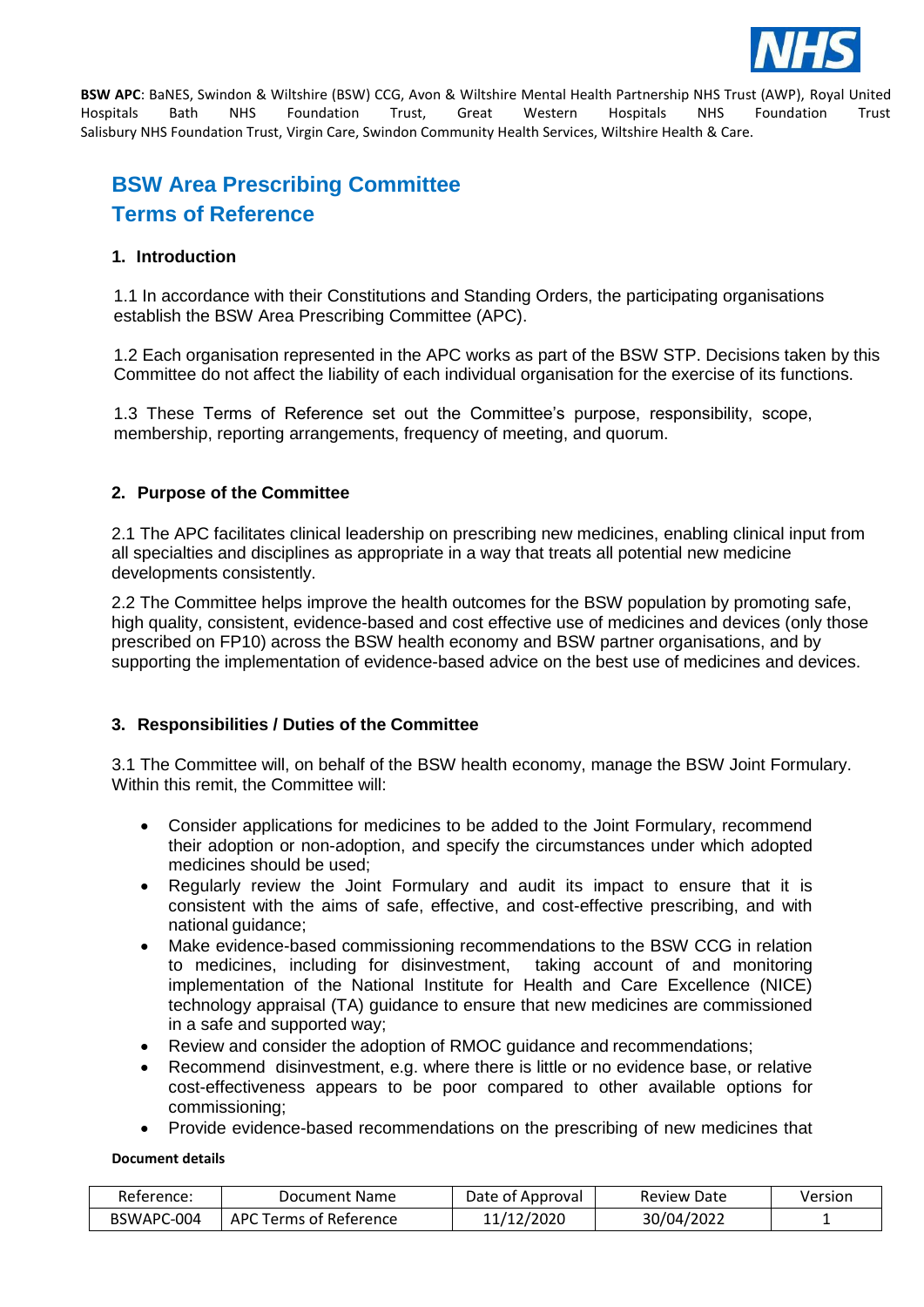

fall outside of NICE/RMOC guidance;

- Review areas of inconsistent formulary status across the health economy and make recommendations on their resolution.
- Consider recommendations from the High Cost Drugs sub-group relating to high cost drug "Free of Charge" (FOC) offers to the NHS, and escalate recommendations to the BSW CCG for approval, as appropriate;
- Regularly consider the cost-effectiveness of existing treatments and make recommendations for prescribing change where appropriate;
- Undertake horizon scanning to forecast developments in medicines related healthcare and support the introduction of new medicines;
- Ensure the formulary is updated in response to national guidance, medicines licence changes, and safety alerts related to medicines e.g. by NICE or the Medicines Health Regulatory Authority;
- Approve and regularly review BSW medicine formulary shared care agreements, prescribing guidance, and medicines related guidelines, and monitor adherence to these guidelines.

# **4. Membership**

4.1 The following are members of the Committee / Group, i.e. they have the right to receive meeting documents and to participate in the Committee's decision-making (within the remit as determined in these ToR):

- Three GPs from BSW CCG member practices, each representing one of the three localities (BaNES, Swindon, Wiltshire);
- The BSW Lead Clinical Effectiveness Pharmacist (Formulary) and the BSW formulary pharmacist;
- The Chair of the Royal United Hospital (RUH) DTC;
- The Chair of the Great Western Hospital (GWH) DTC;
- The Chair of the Salisbury Hospital (SFT) DTC;
- The Chief Pharmacist of the Royal United Hospital;
- The Chief Pharmacist of the Great Western Hospital;
- The Chief Pharmacist of the Salisbury Hospital;
- One Trust Pharmacy representative (formulary) each from GWH/RUH/SFT.
- Three CCG Medicines Optimisation representatives, each representing one of the three localities (BaNES, Swindon, Wiltshire);
- One lead pharmacist representative each from Avon and Wiltshire Mental Health Partnership NHS Trust, Wiltshire Health & Care, Virgin Care, and Swindon Community Health Services;
- One BSW Public Health representative

4.2 Either one of the GPs, or the Secondary Care Consultants, will chair the Committee, with the respective other serving as Deputy Chair.

4.3 The Chair, on behalf of the Committee, may invite such individuals to the Committee's meetings as are considered necessary to enable the Committee to conduct its business effectively. For the avoidance of doubt, such invited attendees cannot participate in the Committee's decision-making.

4.4 Members of the Group must be authorised by their organisation to agree, on behalf of the organisation they represent, actions / steps / activities within the remit of this Group. Their

| Reference: | Document Name          | Date of Approval | <b>Review Date</b> | Version |
|------------|------------------------|------------------|--------------------|---------|
| BSWAPC-004 | APC Terms of Reference | 11/12/2020       | 30/04/2022         |         |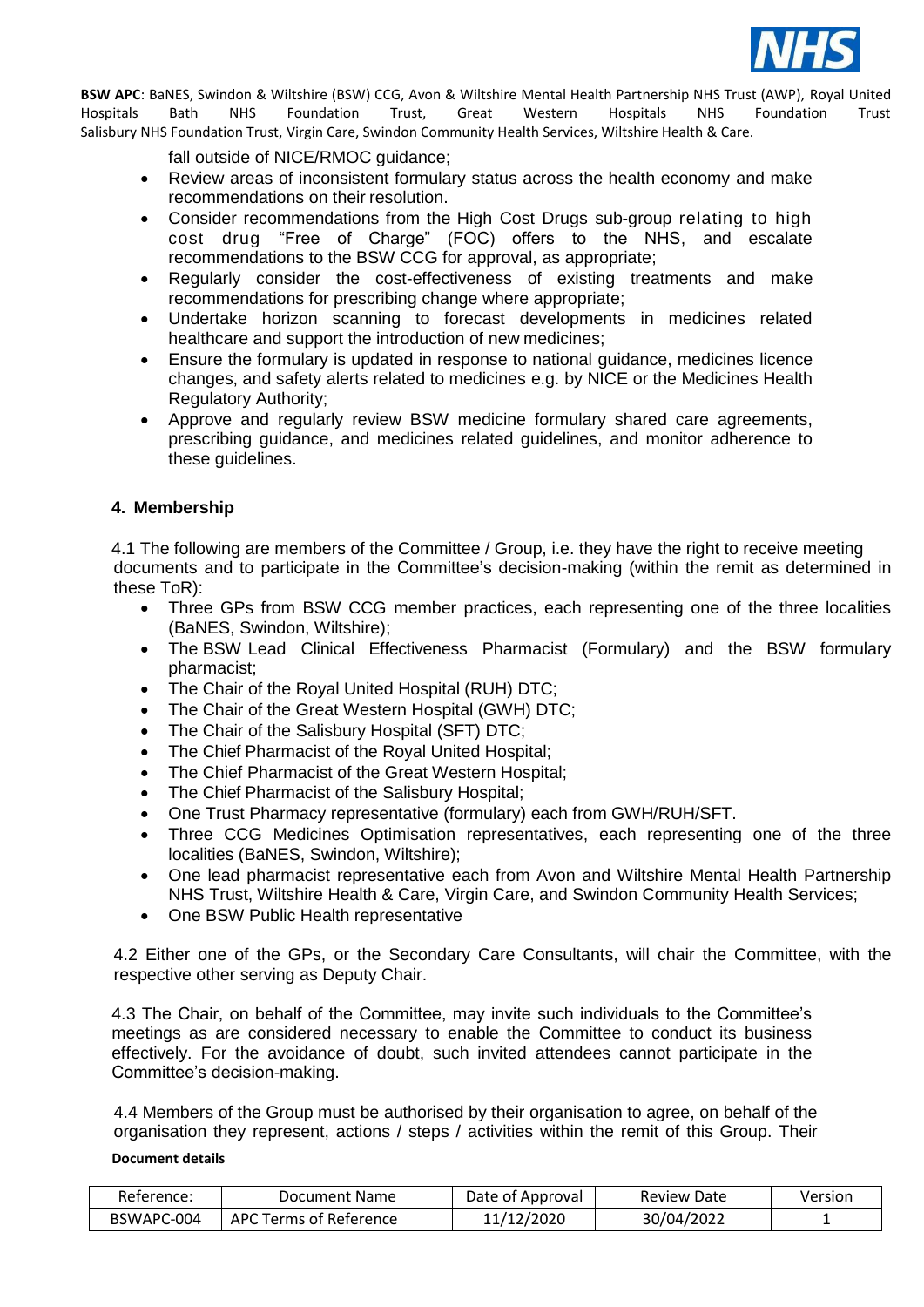

recommendation would be based on consensus of opinion gathered by that individual on behalf of the organisation.

4.5 The Group itself has no decision-making powers other than those described in these Terms of Reference. On behalf of the organisations they represent, representatives reach agreements consistent with the powers delegated to them through their respective organisation's scheme of delegations and delegated financial limits.

# **5. Quoracy**

5.1 The meeting is quorate if 10 members are present, including a clinician, a pharmacist, and one representative each from an acute trust, a community provider, and the CCG.

5.2 If the meeting becomes inquorate, it shall either be suspended, or decisions (within the Committee's remit as described by these ToR) agreed at the next quorate meeting of the Committee.

## **6. Frequency of meetings**

6.1 The Committee will meet monthly, or otherwise as required.

## **7. Secretary**

7.1 The Secretariat for the Committee is provided by the BSW CCG Medicines Optimisation Team. The Secretariat shall:

- support the Chair in preparing and managing the Committee's meetings, including agenda setting;
- ensure timely provision of meeting papers / materials to Group members, normally distributing papers / materials 5 working days before the meeting;
- record in and agreed format the business transacted and decisions taken by the Committee within the remit described in these ToR;
- support the preparation of onward reports by the Committee;
- prepare regular summaries of Committee decisions (within the remit described in these ToR) for inclusion in newsletters for providers, GP practices and community pharmacists;
- regularly publish on the BSW APC Joint Formulary website formulary changes, recommendations, guidelines or documents agreed at Committee meetings.

# **8. Reporting**

8.1 After each of its meetings, the Committee will report in adequate and agreed formats

- through the BSW CCG Lead Pharmacist / Director of Medicine Optimisation to the BSW CCG Quality Performance Assurance Committee (QPAC) about issues that impact the quality of commissioned services and / or the patient experience, and will bring to the BSW CCG QPAC any commissioning recommendations in relation to medicines;
- through its members to relevant drugs and therapeutics committees, and to relevant individuals including health and care professionals in all organisations represented in the Committee;

| Reference: | Document Name          | Date of Approval | <b>Review Date</b> | Version |
|------------|------------------------|------------------|--------------------|---------|
| BSWAPC-004 | APC Terms of Reference | 11/12/2020       | 30/04/2022         |         |